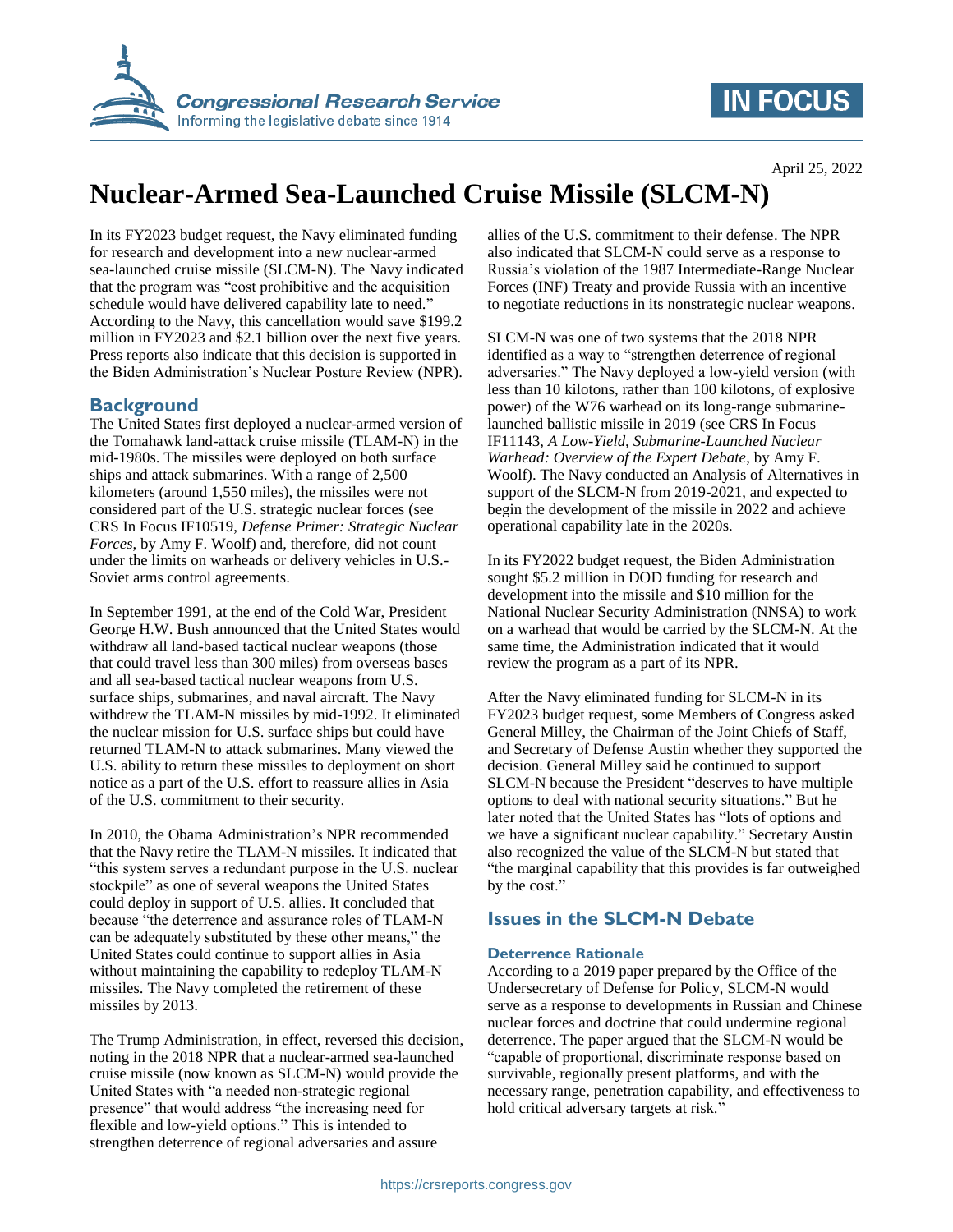Arguably the missile would thus bolster deterrence by providing "additional limited employment capabilities that an adversary will have to consider if contemplating the coercive use of nuclear weapons." The paper argued that this would "give an adversary pause" and, if a crisis were to nonetheless escalate, U.S. leaders would "have a wider range of options available in the event that the use of nuclear weapons is necessary to restore deterrence." The paper also emphasized the benefits a sea-launched cruise missile could provide in reassuring U.S. allies, noting, "a regional nuclear presence signals a high degree of resolve and readiness in a crisis," and argued that "restoring that capability with SLCM-N will bolster allied confidence in U.S. nuclear security guarantees."

Critics have argued that the capabilities highlighted by advocates of SLCM-N deployment—regional presence, lower yield, and discriminate attack options—would lower the threshold for nuclear use and increase the likelihood of nuclear war. They argue that by adding those capabilities to its nuclear force posture, the United States would be adopting a war-fighting posture rather than pursuing a doctrine based on deterrence.

Some analysts outside government have also argued that the deployment of both nuclear-armed and conventional cruise missiles could create misperceptions and increase the risk of inadvertent nuclear war. Some have noted that nuclear and conventional SLCMs could be "virtually indistinguishable" when launched and that this ambiguity could "heighten the chance of miscalculation" and increase the risk "that a state leader assumes an attack is nuclear and retaliates with nuclear weapons."

The 2019 paper refuted these concerns, noting the SLCM-N did not "signal a shift toward a strategy emphasizing nuclear warfighting or a lower threshold for nuclear employment." It was, instead, designed to "ensure that nuclear war is less rather than more likely by demonstrating to adversaries that the United States is fully prepared to deter nuclear threats at every stage of an escalating crisis or conflict." Moreover, some supporters have noted that the United States has long employed conventional cruise missiles in conflict—launched from both aircraft and naval vessels—without ever creating the misperception that the attack involved the use of nuclear weapons.

#### **Arms Control Rationale**

Several analysts and officials who support the SLCM-N have argued that its development could contribute to U.S. arms control objectives by providing Russia with an incentive to both reverse its development of a new landbased cruise missile and negotiate limits on other types of shorter-range nonstrategic nuclear weapons. In this view, the SLCM-N would provide the United States with negotiating leverage that it lacks now, because it does not possess any shorter-range nuclear missiles that it could trade for limits on Russian or Chinese missiles.

The 2018 NPR highlighted the potential arms control benefits of the SLCM-N by linking it to U.S. concerns with Russia's violation of the 1987 INF Treaty. Although the United States has since withdrawn from the treaty, the NPR indicated the SLCM-N not only provided the United States with a treaty-compliant response to Russia's violation, but also noted that the United States "may reconsider the pursuit of a SLCM" if Russia "returns to compliance with its arms control obligations, reduces its non-strategic nuclear arsenal, and corrects its other destabilizing behaviors."

While many critics of SLCM-N have supported efforts to engage Russia in negotiations on its nonstrategic nuclear weapons, few of these experts believe that the SLCM-N could affect this process. Because the Navy would deploy the missile in the late 2020s, some argue its development would be unlikely to affect Russia's arms control calculus in the near term. In addition, the United States could be unwilling to trade the missile for Russian concessions, as doing so would be inconsistent with the case made in the NPR that the SLCM-N was critical to bolstering U.S. extended deterrence and assurance of allies in Europe and Asia.

#### **Operational Concerns**

Critics of the SLCM-N have questioned whether the deployment of nuclear armed missiles on multipurpose vessels might strain the Navy's resources. The Navy would likely have to adopt strict security protocols to protect the nuclear warheads, possibly diverting time and training resources to maintain nuclear safety and surety standards. The SLCM-N would also replace conventional missiles, thus limiting the numbers of conventional weapons available for use in regional conflicts. Since the Navy has employed conventional cruise missiles in the past (including in retaliation for the use of chemical weapons in Syria), they argue this could reduce the Navy's ability to deter and respond to challenges in the future.

Some have also questioned whether nuclear-armed SLCMs could interfere with the Navy's ability to operate in cooperation with U.S. allies. Several countries ban port calls from ships carrying nuclear weapons. Although the U.S. Navy has long refused to confirm or deny the presence of nuclear weapons on specific naval vessels, it is commonly understood that the only U.S. Navy ships that carry nuclear weapons are ballistic missile submarines. The presence of SLCM-N in the Navy could end the presumption in the eyes of foreign countries that a visiting Navy ship other than a ballistic missile submarine is not carrying nuclear weapons.

Supporters of the SLCM-N recognize that the missile could affect Navy operations if they replace conventional capabilities on Navy vessels. However, they dispute that the missiles will necessarily detract from Navy operations. The Pentagon's 2019 report noted that DOD expected Navy platforms to have "the capacity to deploy a large number of cruise missiles, and that other naval platforms not assigned the SLCM-N mission will be able to deliver a significant amount of conventional firepower." The report concluded it would be difficult to assess the specific tradeoffs between nuclear and conventional weapons until the Navy conducted an evaluation of the deployment options for the SLCM-N, considering both the concept of operations and the numbers of weapons that would be needed.